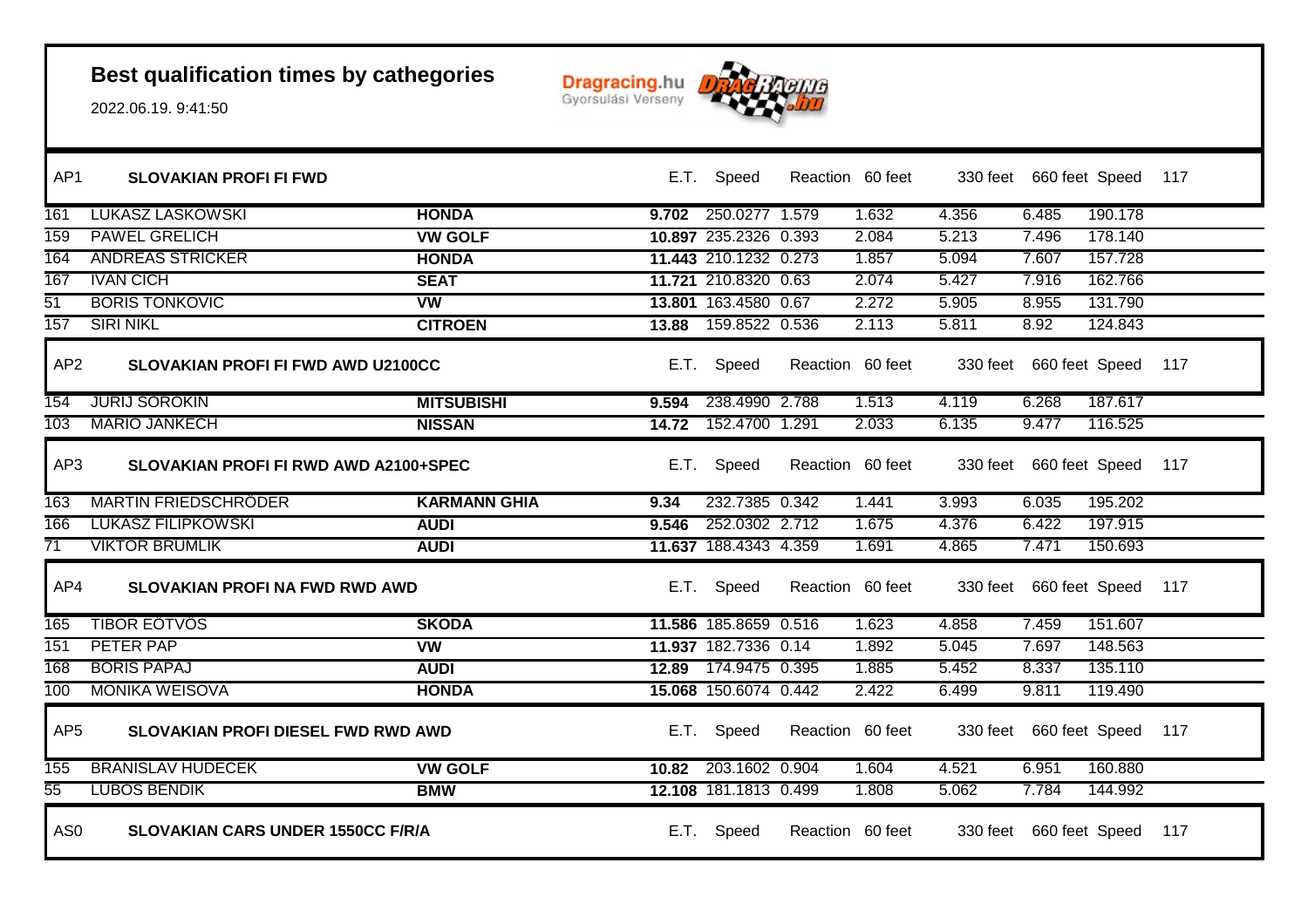

| $\overline{58}$  | <b>IGOR STAVINA</b>                      | <b>SKODA</b>   |       | 13.84 152.3564 0.7    | 2.017            | 5.69     | 8.811                   | 125.754 |     |
|------------------|------------------------------------------|----------------|-------|-----------------------|------------------|----------|-------------------------|---------|-----|
| 59               | <b>PETER VALENT</b>                      | <b>SKODA</b>   |       | 14.115 152.8324 0.815 | 2.08             | 5.857    | 9.017                   | 124.172 |     |
| $\overline{56}$  | <b>TOMAS VALIGA</b>                      | <b>SEAT</b>    |       | 15.112 142.1441 0.258 | 2.248            | 6.237    | 9.625                   | 116.105 |     |
| 60               | <b>PAVEL VALENT</b>                      | <b>SKODA</b>   |       | 15.63 136.0420 0.438  | 2.208            | 6.348    | 9.891                   | 111.215 |     |
| AS1              | <b>SLOVAKIAN CARS UNDER 2550CC F/R/A</b> |                | E.T.  | Speed                 | Reaction 60 feet |          | 330 feet 660 feet Speed |         | 117 |
| 67               | <b>JAROSLAV KORIENEK</b>                 | <b>HONDA</b>   |       | 14.121 159.8863 0.769 | 2.213            | 6.039    | 9.15                    | 126.764 |     |
| $\overline{54}$  | <b>TOMAS VETOR</b>                       | <b>HONDA</b>   |       | 14.576 149.2438 0.48  | 2.297            | 6.128    | 9.377                   | 120.514 |     |
| 52               | <b>LADISLAV TAKACS</b>                   | <b>HONDA</b>   |       | 14.768 149.3974 0.452 | 2.179            | 6.132    | 9.468                   | 116.992 |     |
| $\overline{78}$  | <b>DAVID RIHA</b>                        | <b>TOYOTA</b>  |       | 15.552 8.460602 0.675 | 2.4              | 6.662    | 10.117                  | 114.842 |     |
| AS <sub>2</sub>  | <b>SLOVAKIAN CARS UNDER 3800CC F/R/A</b> |                | E.T.  | Speed                 | Reaction 60 feet |          | 330 feet 660 feet Speed |         | 117 |
| $\overline{70}$  | <b>GRESO RUDOLF</b>                      | <b>FIAT</b>    |       | 13.129 172.6651 0.696 | 2.214            | 5.716    | 8.562                   | 139.090 |     |
| $\overline{122}$ | <b>DENIS SMOLICEK</b>                    | <b>BMW</b>     | 14.07 | 157.9723 0.635        | 2.209            | 5.996    | 9.126                   | 126.216 |     |
| 63               | <b>DEMIR KAADIR</b>                      | <b>MUSTANG</b> |       | 14.219 158.4339 0.613 | 2.164            | 6.05     | 9.211                   | 124.671 |     |
| 98               | <b>ZOLTAN BEKE</b>                       | <b>VW</b>      |       | 14.627 149.9000 0.96  | 2.181            | 6.126    | 9.393                   | 120.385 |     |
| $\overline{57}$  | <b>MILAN GERIC</b>                       | <b>MINI</b>    |       | 15.661 147.5361 0.851 | 2.612            | 4.095    | 10.31                   | 115.443 |     |
| AS3              | <b>SLOVAKIAN CARS FWD RWD TURBO</b>      |                | E.T.  | Speed                 | Reaction 60 feet | 330 feet | 660 feet Speed          |         | 117 |
| 170              | <b>RUDOLF NOWAK</b>                      | <b>FIAT</b>    |       | 12.14 196.1895 2.215  | 2.092            | 5.562    | 8.186                   | 152.083 |     |
| $\overline{96}$  | <b>EDUARD KISS</b>                       | <b>SEAT</b>    |       | 12.797 190.0016 0.935 | 2.345            | 5.92     | 8.635                   | 147.029 |     |
| 83               | <b>OTO JABOREK</b>                       | <b>MUSTANG</b> |       | 12.877 176.0770 0.872 | 2.136            | 5.582    | 8.416                   | 139.760 |     |
| $\overline{77}$  | <b>FILIP RIHA</b>                        | <b>MUSTANG</b> |       | 12.991 174.5810 0.543 | 2.108            | 5.604    | 8.48                    | 137.329 |     |
| 62               | <b>STEFAN HOLAKOVSKY</b>                 | <b>HONDA</b>   |       | 13.007 179.8058 0.727 | 2.212            | 5.76     | 8.591                   | 142.099 |     |
| 86               | <b>MARTIN RAVENSKY</b>                   | <b>MUSTANG</b> |       | 13.083 177.5778 0.474 | 2.306            | 5.804    | 8.628                   | 139.444 |     |
| 85               | <b>MICHAL NIEJADLIK</b>                  |                |       | 13.178 171.3241 0.616 | 2.075            | 5.639    | 8.575                   | 134.900 |     |
| 121              | <b>JOSE ZUNIGA MARIN</b>                 | <b>CHEVY</b>   |       | 13.22 169.4787 0.263  | 2.106            | 5.691    | 8.601                   | 136.599 |     |
| 113              | <b>BRANISLAV MURAR</b>                   | W              |       | 13.235 174.7504 0.409 | 2.183            | 5.864    | 8.725                   | 140.265 |     |
| 89               | <b>SLAVOMIR HODUL</b>                    | <b>MUSTANG</b> |       | 13.252 171.9460 1.051 | 2.227            | 5.762    | 8.676                   | 135.795 |     |
| 88               | <b>MICHAL SIMONOVIC</b>                  | <b>MUSTANG</b> |       | 13.254 179.3829 0.344 | 2.207            | 5.917    | 8.813                   | 138.265 |     |
| 119              | <b>ERIK TAKACS</b>                       | <b>MUSTANG</b> |       | 13.297 175.2814 0.514 | 2.291            | 5.94     | 8.812                   | 138.435 |     |
|                  |                                          |                |       |                       |                  |          |                         |         |     |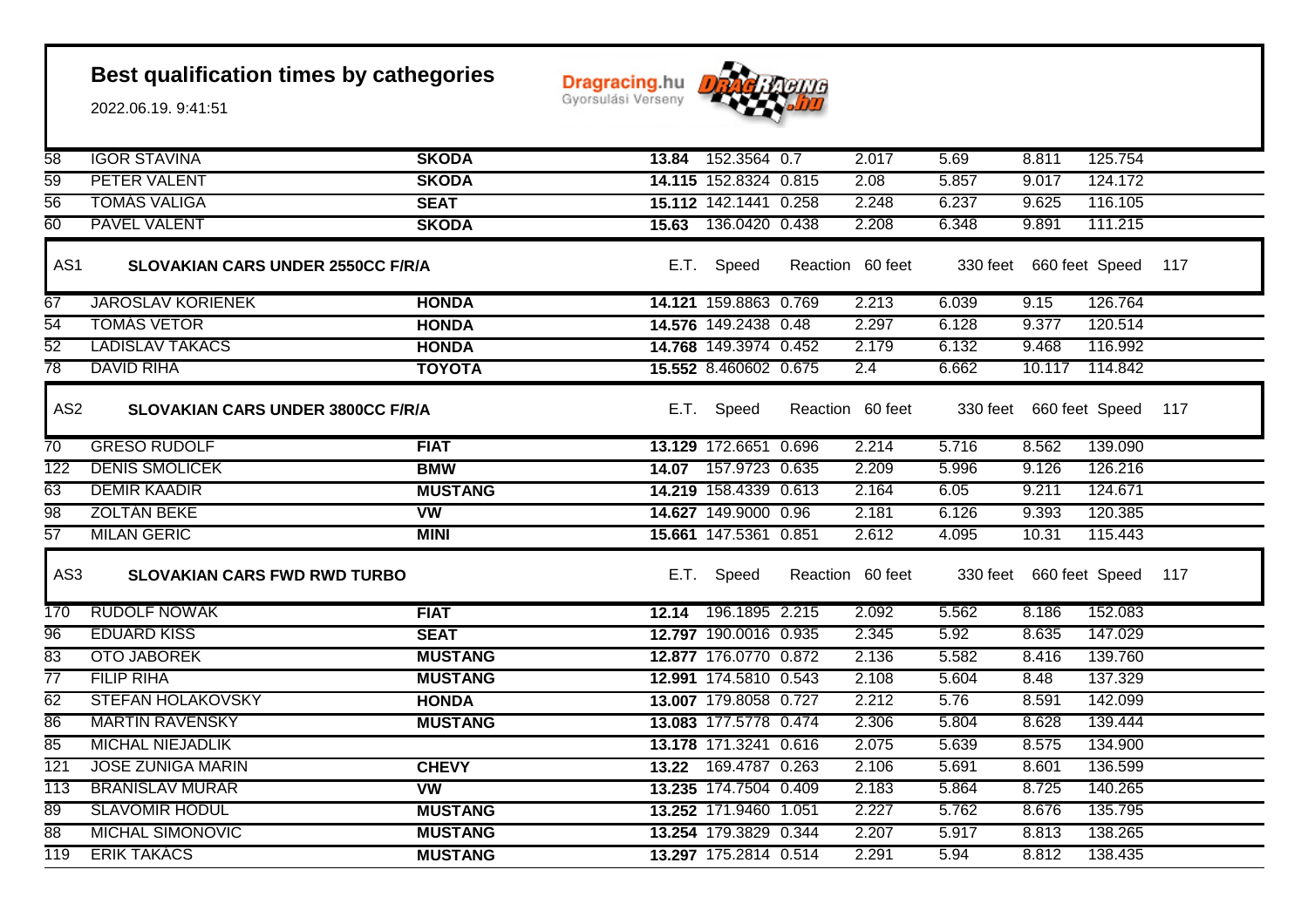**Dragracing.hu** 



| 104              | <b>TOMAS MACEJAK</b>                         | $\overline{\text{vw}}$ |       | 13.997 172.0380 0.423 | 2.384            | 6.318    | 9.333                   | 128.954 |     |
|------------------|----------------------------------------------|------------------------|-------|-----------------------|------------------|----------|-------------------------|---------|-----|
| 94               | <b>LUKAS KRIZAN</b>                          | <b>MUSTANG</b>         |       | 14.02 159.1849 1.177  | 2.218            | 6.008    | 9.118                   | 127.276 |     |
| 102              | <b>THOMAS TASCHNER</b>                       | <b>CHEVY</b>           |       | 14.146 152.2121 0.753 | 2.291            | 6.002    | 9.093                   | 126.075 |     |
| 66               | <b>RENE SLAVIK</b>                           | <b>FORD</b>            |       | 14.211 153.2227 0.662 | 2.252            | 6.159    | 9.294                   | 125.467 |     |
| $\overline{118}$ | <b>TOMAS KINTLER</b>                         | <b>SEAT</b>            |       | 14.228 159.7217 0.45  | 2.396            | 6.229    | 9.332                   | 126.244 |     |
| 101              | <b>DANIEL BUJNA</b>                          | <b>NISSAN</b>          |       | 14.321 154.1835 0.61  | 2.216            | 6.032    | 9.263                   | 122.692 |     |
| 79               | <b>MICHAL HERCEG</b>                         | <b>RENAULT</b>         |       | 14.419 159.7103 0.686 | 2.426            | 6.344    | 9.469                   | 126.528 |     |
| 90               | PETER HOFER                                  | <b>MUSTANG</b>         |       | 14.531 152.4390 0.868 | 2.282            | 6.175    | 9.404                   | 122.605 |     |
| AS4              | <b>SLOVAKIAN CARS AWD RWD TURBO/NA</b>       |                        |       | E.T. Speed            | Reaction 60 feet | 330 feet | 660 feet Speed          |         | 117 |
| 160              | <b>TOMASZ DROZDZ</b>                         | <b>BMW</b>             | 9.91  | 247.8246 0.538        | 1.878            | 4.637    | 6.712                   | 193.448 |     |
| 158              | <b>JAN ZAVODNY</b>                           | <b>AUDI</b>            |       | 10.626 209.1466 0.636 | 1.633            | 4.487    | 6.858                   | 166.586 |     |
| 150              | ANDREJ KOSARISTAN                            | <b>AUDI</b>            |       | 10.81 205.6578 1.079  | 1.722            | 4.592    | 6.986                   | 163.826 |     |
| 95               | <b>TOMAS ZBORNIK</b>                         | <b>AUDI</b>            |       | 11.021 199.9644 0.955 | 1.729            | 4.658    | 7.108                   | 160.576 |     |
| $\overline{75}$  | <b>MILAN RIHA</b>                            | <b>FERRARI</b>         |       | 11.314 204.8993 1.132 | 1.99             | 5.028    | 7.474                   | 161.957 |     |
| $\overline{87}$  | <b>JAN NEMCIK</b>                            | <b>FORD</b>            |       | 11.474 207.8233 0.91  | 2.222            | 5.273    | 7.684                   | 164.024 |     |
| 69               | <b>MARIAN BARTOVIC</b>                       | <b>HELLCAT</b>         |       | 11.567 196.3950 0.689 | 1.929            | 5.033    | 7.57                    | 155.952 |     |
| $\overline{92}$  | <b>ADAM KUNIC</b>                            | <b>VW</b>              |       | 11.808 185.9350 0.411 | 1.851            | 4.98     | 7.601                   | 152.325 |     |
| 97               | <b>MICHAL MATUSCIN</b>                       | <b>AUDI</b>            |       | 11.971 183.8986 1.249 | 1.795            | 5.007    | 7.691                   | 147.270 |     |
| $\overline{73}$  | <b>ROMAN VINCURSKY</b>                       | <b>BMW</b>             |       | 12.191 194.2418 0.92  | 2.317            | 5.571    | 8.135                   | 154.501 |     |
| 111              | <b>VINCENT OROS</b>                          | <b>MUSTANG</b>         |       | 12.225 196.6009 0.509 | 2.198            | 5.507    | 8.133                   | 153.076 |     |
| $\overline{72}$  | <b>IGOR PERESSENYI</b>                       | <b>MERCEDES</b>        |       | 12.375 186.7762 1.309 | 2.149            | 5.457    | 8.137                   | 147.521 |     |
| 120              | ROMANKA JOBOVA                               | <b>SKODA</b>           |       | 12.538 174.2700 0.496 | 1.909            | 5.23     | 8.035                   | 140.060 |     |
| AS <sub>5</sub>  | <b>SLOVAKIAN CARS AWD TURBO ABOVE 2550CC</b> |                        | E.T.  | Speed                 | Reaction 60 feet |          | 330 feet 660 feet Speed |         | 117 |
| 153              | ZSOLT JÓBA                                   | <b>NISSAN</b>          | 9.274 | 249.9305 2.476        | 1.6              | 4.125    | 6.122                   | 198.807 |     |
| 162              | <b>VLADIMIR KRATOCHVIL</b>                   | <b>NISSAN</b>          | 10.09 | 242.4960 1.469        | 1.825            | 4.684    | 6.821                   | 188.473 |     |
| 76               | <b>FILIP RIHA</b>                            | <b>NISSAN</b>          |       | 10.396 217.3598 0.775 | 1.716            | 4.491    | 6.774                   | 172.255 |     |
| 64               | <b>RADEK MARIAN</b>                          | <b>NISSAN</b>          |       | 10.732 212.9975 0.474 | 1.913            | 4.761    | 7.07                    | 171.128 |     |
| $\overline{74}$  | <b>VINCURSKY PATRIK</b>                      | <b>NISSAN</b>          |       | 10.906 206.5357 0.709 | 1.732            | 4.702    | 7.103                   | 164.672 |     |
| 123              | <b>MARTIN STEEZ</b>                          | <b>BMW</b>             |       | 12.56 177.6830 0.148  | 1.936            | 5.33     | 8.134                   | 140.739 |     |
|                  |                                              |                        |       |                       |                  |          |                         |         |     |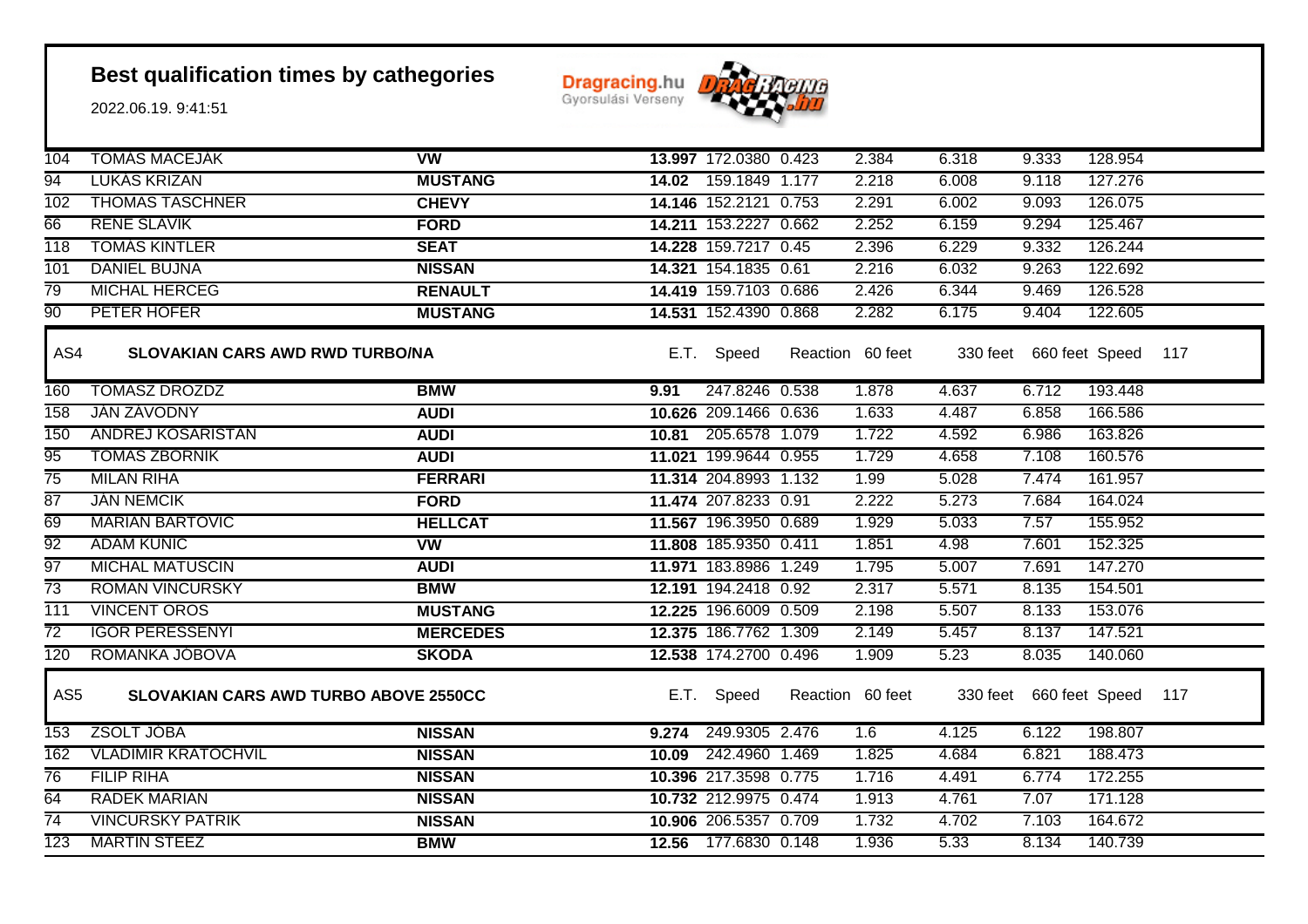

| AS <sub>6</sub>  | <b>SLOVAKIAN CARS FWD/AWD DIESEL U2550CC</b> |                        |       | E.T. Speed            | Reaction 60 feet |       |                         | 330 feet 660 feet Speed 117 |     |
|------------------|----------------------------------------------|------------------------|-------|-----------------------|------------------|-------|-------------------------|-----------------------------|-----|
| $\overline{84}$  | <b>MILOS OLEJNIK</b>                         | <b>SEAT</b>            |       | 12.582 187.5312 0.539 | 2.222            | 5.686 | 8.35                    | 149.775                     |     |
| 117              | <b>PAVEL HIBLER</b>                          | <b>SKODA</b>           |       | 12.945 184.1846 0.42  | 2.256            | 5.954 | 8.687                   | 146.175                     |     |
| 80               | <b>DOMINIK SIMEK</b>                         | <b>VW</b>              |       | 13.393 172.2949 0.416 | 2.308            | 5.924 | 8.82                    | 135.611                     |     |
| 115              | <b>MAROS OLAH</b>                            | <b>SEAT</b>            |       | 13.412 167.7727 0.384 | 2.263            | 5.831 | 8.742                   | 134.092                     |     |
| $\overline{110}$ | <b>ERIK JANECKY</b>                          | $\overline{\text{vw}}$ | 13.49 | 162.2732 0.547        | 1.901            | 5.596 | 8.66                    | 131.302                     |     |
| $\overline{53}$  | <b>MAREK LISKA</b>                           | <b>VW POLO</b>         | 13.66 | 169.2301 0.698        | 2.289            | 6.02  | 8.979                   | 132.096                     |     |
| 61               | <b>LUKAS KARAMAN</b>                         | <b>SKODA</b>           |       | 13.693 169.8113 0.71  | 2.472            | 6.143 | 9.071                   | 137.144                     |     |
| 91               | <b>OLIVER KRISAK</b>                         | <b>SEAT</b>            |       | 13.945 160.1594 0.232 | 2.256            | 5.96  | 9.033                   | 126.849                     |     |
| $\overline{114}$ | <b>MIRO BEHAN</b>                            | <b>VW</b>              |       | 14.729 155.0334 0.487 | 2.611            | 6.607 | 9.77                    | 125.565                     |     |
| $\overline{112}$ | <b>PAVEL KUPOS</b>                           | <b>SEAT</b>            |       | 14.927 135.7466 0.981 | 2.451            | 6.498 | 9.703                   | 125.243                     |     |
| 68               | <b>JAKUB CEHAK</b>                           | <b>SEAT</b>            |       | 15.712 144.3371 0.696 | 2.609            | 6.812 | 10.251                  | 115.547                     |     |
| AS7              | <b>SLOVAKIAN CARS FWD/AWD DIESEL A2550CC</b> |                        |       | E.T. Speed            | Reaction 60 feet |       | 330 feet 660 feet Speed |                             | 117 |
| 169              | <b>LUBOS CELIN</b>                           | <b>BMW</b>             |       | 11.039 190.7102 2.463 | 1.599            | 4.501 | 6.988                   | 156.761                     |     |
| 156              | <b>MICHAL GECY</b>                           | <b>SEAT LEON</b>       |       | 11.833 208.2369 0.508 | 2.129            | 5.497 | 7.988                   | 158.161                     |     |
| 99               | <b>DENIS MOURY</b>                           | <b>AUDI</b>            |       | 12.883 166.7593 0.557 | 1.827            | 5.277 | 8.195                   | 134.496                     |     |
| 50               | <b>NENAD VELKOVIC</b>                        | <b>BMW</b>             |       | 12.898 173.4104 0.356 | 2.085            | 5.502 | 8.352                   | 138.435                     |     |
| 108              | <b>JAN MOMYLA</b>                            | <b>BMW</b>             |       | 12.985 174.1149 0.198 | 2.111            | 5.593 | 8.451                   | 137.505                     |     |
| 109              | <b>MATUS MYDLO</b>                           | <b>BMW</b>             |       | 13.99 166.3647 4.068  | 2.401            | 6.181 | 9.214                   | 129.533                     |     |
| 81               | <b>ADRIAN CHNAPKO</b>                        | <b>BMW</b>             |       | 14.486 149.3230 0.666 | 2.084            | 5.946 | 9.217                   | 119.129                     |     |
| 116              | <b>ZOLTAN BOBAK</b>                          | <b>AUDI</b>            |       | 14.515 150.3759 0.544 | 2.186            | 6.063 | 9.314                   | 120.928                     |     |
| $\overline{93}$  | <b>DANIEL KRAL</b>                           | <b>AUDI</b>            |       | 15.063 148.7701 1.098 | 2.431            | 6.491 | 9.804                   | 119.019                     |     |
| SM <sub>1</sub>  | <b>SLOVAKIAN MOTORBIKE 1</b>                 |                        |       | E.T. Speed            | Reaction 60 feet |       |                         | 330 feet 660 feet Speed 117 |     |
| $\overline{2}$   | PETR NOVAK                                   | YAMAHA                 |       | 10.401 214.4797 0.182 | 1.764            | 4.538 | 6.778                   | 175.438                     |     |
| 20               | <b>ADAM ZEMANOVIC</b>                        | YAMAHA                 |       | 10.68 208.9039 0.415  | 1.85             | 4.696 | 6.974                   | 171.814                     |     |
| $\overline{27}$  | <b>KATKA POSTALOVA</b>                       | <b>SUZUKI</b>          |       | 10.766 203.5278 0.202 | 1.803            | 4.658 | 6.979                   | 169.192                     |     |
| $\overline{14}$  | PETER KOCIS                                  | <b>KAWASAKI</b>        |       | 10.917 202.4655 0.374 | 1.863            | 4.767 | 7.103                   | 167.885                     |     |
| $\overline{10}$  | <b>DENIS DRABIK</b>                          | YAMAHA                 |       | 11.075 207.2873 0.321 | 1.976            | 5.006 | 7.334                   | 169.644                     |     |
|                  |                                              |                        |       |                       |                  |       |                         |                             |     |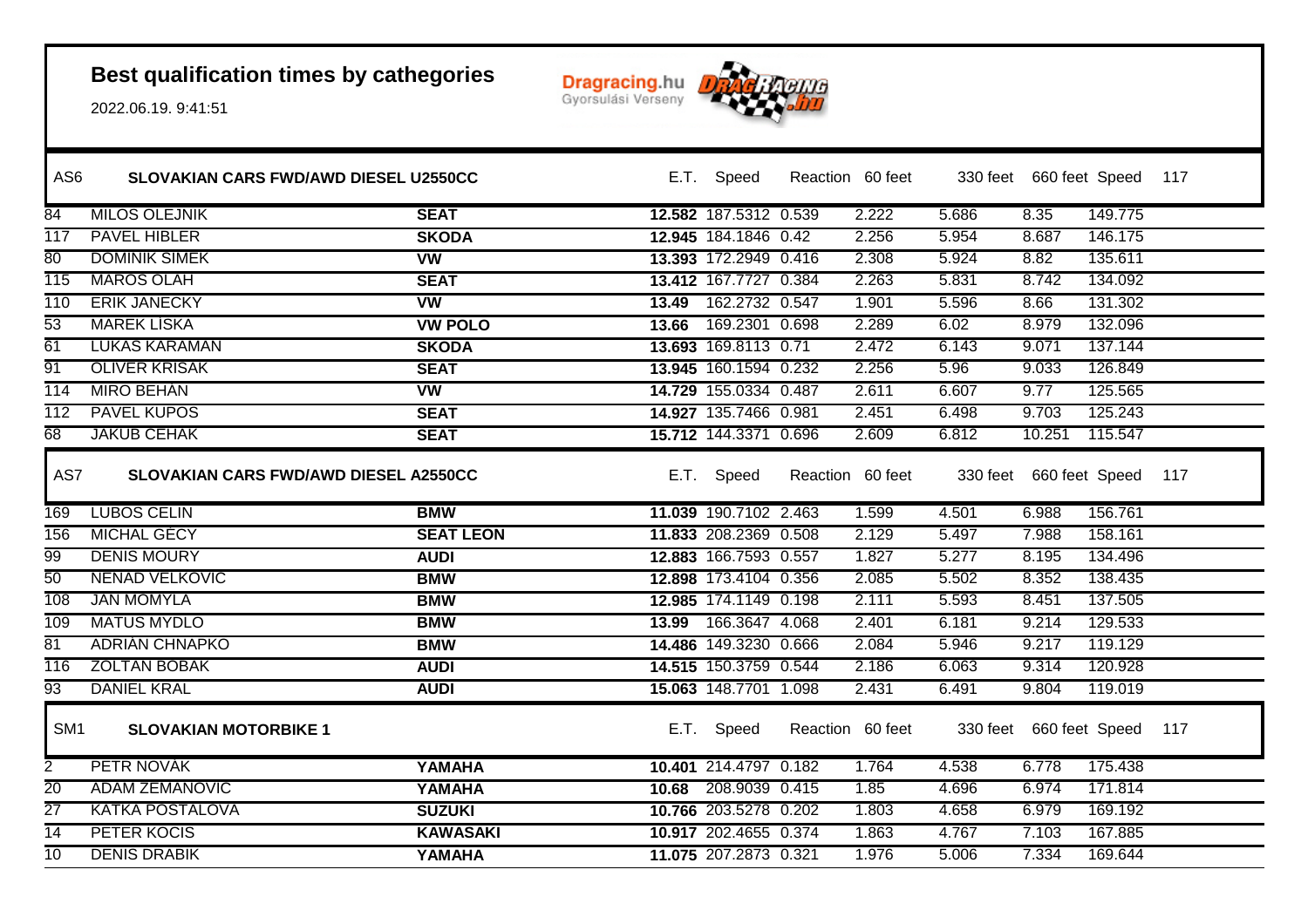

| $\overline{19}$ | <b>ROBERT GAL</b>            | YAMAHA                 |       | 11.682 195.9247 0.462 |                  | 2.141 | 5.22     | 7.7                         | 158.993 |     |
|-----------------|------------------------------|------------------------|-------|-----------------------|------------------|-------|----------|-----------------------------|---------|-----|
| SM <sub>2</sub> | <b>SLOVAKIAN MOTORBIKE 2</b> |                        |       | E.T. Speed            | Reaction 60 feet |       |          | 330 feet 660 feet Speed 117 |         |     |
| 36              | <b>SAMUEL VANO</b>           | <b>SUZUKI</b>          |       | 10.793 209.4192 0.074 |                  | 1.906 | 4.826    | 7.107                       | 173.236 |     |
| 18              | <b>FRANTISEK JESENSKY</b>    | <b>HONDA</b>           |       | 11.504 195.8394 0.52  |                  | 2.133 | 5.165    | 7.577                       | 163.809 |     |
| $\overline{25}$ | <b>MILAN LUNAK</b>           |                        |       | 11.53 193.2823 0.351  |                  | 2.03  | 5.056    | 7.529                       | 159.393 |     |
| $\overline{24}$ | <b>MICHAL VARHANIK</b>       | <b>KAWASAKI</b>        |       | 12.122 174.9475 0.847 |                  | 1.895 | $-1.19$  | 7.676                       | 142.535 |     |
| $\overline{12}$ | <b>MILAN MUCZKA</b>          | <b>HONDA</b>           |       | 12.154 194.1747 0.679 |                  | 2.349 | 5.611    | 8.124                       | 159.078 |     |
| SM <sub>3</sub> | <b>SLOVAKIAN MOTORBIKE 3</b> |                        |       | E.T. Speed            | Reaction 60 feet |       |          | 330 feet 660 feet Speed     |         | 117 |
| $\overline{15}$ | <b>RADOVAN MACAI</b>         | <b>KAWASAKI</b>        | 9.751 | 239.0565 0.233        |                  | 1.756 | 4.413    | 6.473                       | 192.884 |     |
| $\overline{21}$ | <b>JULIUS VAGO</b>           | YAMAHA                 | 9.951 | 232.0424 0.382        |                  | 1.83  | $-0.768$ | 6.595                       | 188.687 |     |
| 5               | <b>STEFAN KLAMPFER</b>       | <b>GOKART</b>          |       | 9.974 218.9674 4.015  |                  | 1.681 | 4.295    | 6.447                       | 181.752 |     |
|                 | <b>ANNA BAK</b>              | <b>BMW</b>             |       | 10.385 237.0167 0.51  |                  | 2.062 | 4.861    | 7.051                       | 184.964 |     |
| 3               | <b>PAVEL HRNCIR</b>          | <b>SUZUKI</b>          |       | 10.433 231.6125 0.426 |                  | 2.084 | 4.917    | 7.055                       | 186.791 |     |
| SM4             | <b>SLOVAKIAN MOTORBIKE 4</b> |                        |       | E.T. Speed            | Reaction 60 feet |       |          | 330 feet 660 feet Speed 117 |         |     |
| 6               | PAWEL RATAJCZAK              | <b>SUZUKI</b>          | 8.975 | 246.2649 0.221        |                  | 1.545 | 3.867    | 5.82                        | 202.794 |     |
| $\overline{16}$ | PETER BARATH                 | <b>SUZUKI</b>          | 9.415 | 240.5516 0.163        |                  | 1.699 | $-0.704$ | 6.192                       | 197.109 |     |
| 26              | <b>JAROSLAW KALATA</b>       | <b>SUZUKI</b>          | 9.557 | 239.2726 0.416        |                  | 1.726 | 4.293    | 6.311                       | 195.609 |     |
| 4               | <b>LUBOS KYNCL</b>           | <b>SUZUKI</b>          | 9.715 | 239.0438 0.707        |                  | 1.778 | 4.406    | 6.452                       | 193.481 |     |
| $\overline{11}$ | <b>KAROL HOLODITS</b>        | <b>HAYABUSA</b>        | 10.7  | 225.6091 0.386        |                  | 2.153 | 5.041    | 7.237                       | 181.159 |     |
| SM <sub>5</sub> | <b>SLOVAKIAN MOTORBIKE 5</b> |                        | E.T.  | Speed                 | Reaction 60 feet |       |          | 330 feet 660 feet Speed     |         | 117 |
| 1               | PETER HERC                   | <b>SUZUKI</b>          | 8.65  | 266.6508 0.027        |                  | 1.625 | 3.938    | 5.747                       | 217.864 |     |
| $\overline{13}$ | <b>ZBYMEK KOSTELKA</b>       |                        | 9.166 | 240.7189 0.245        |                  | 1.63  | 4.154    | 6.073                       | 208.526 |     |
| $\overline{17}$ | <b>MILOS BERNATEK</b>        | <b>SUZUKI</b>          | 9.491 | 225.8695 0.139        |                  | 1.575 | 4.054    | 6.102                       | 190.839 |     |
| $\overline{23}$ | <b>STEFAN POMSAR</b>         | <b>SUZUKI HAYABUSA</b> | 9.617 | 232.7505 0.419        |                  | 1.624 | $-0.315$ | 6.274                       | 189.769 |     |
| T <sub>0</sub>  | <b>TESZT</b>                 |                        | E.T.  | Speed                 | Reaction 60 feet |       |          | 330 feet 660 feet Speed     |         | 117 |